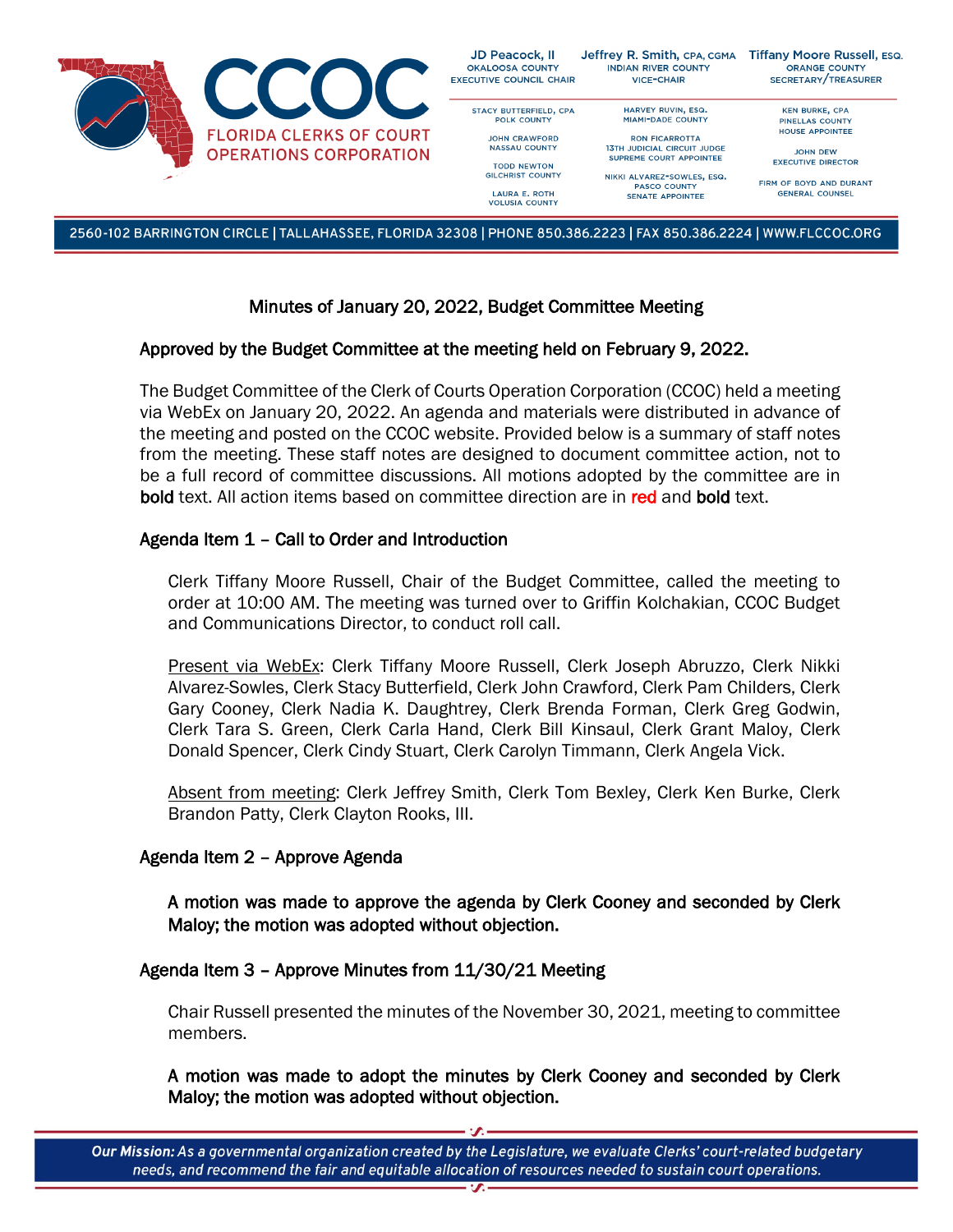# Agenda Item 4 – December Revenue Estimating Conference (REC) Results Update

Mr. Kolchakian presented the results from the December  $14<sup>th</sup>$  REC meeting, which is included the meeting packet. He detailed the revenue projections for the current fiscal year and the three following fiscal years. Overall, the REC is projecting a slight increase in revenues for the coming years. The REC will not likely meet again until this summer after session concludes. At that meeting, the REC will establish the estimates we will use to set the available budget for CFY 2022-23 that we will build in the coming months.

## Agenda Item 5 – Revenue and Expenditures Update

Mr. Kolchakian presented the revenue and expenditure update, which is included in the meeting packet. We currently have three months of revenue actuals through November. The REC projected us to be at \$102.8 million year-to-date, but we actually collected \$105.4 million so far this fiscal year. We are on pace to slightly exceed the \$432.9 million for the year. Both September and October came in above the monthly REC projection while November came in at \$33.3 million which was less than one percent under the monthly projection.

Mr. Kolchakian presented the expenditures update as well. We currently have two months of expenditures actuals through November. For the monthly projections, we took the \$444.8 million annual budget and divided by 12 to get a monthly estimate. The monthly year-to-date projection is \$74.1 million, and the actual year-to-date expenditures were \$64.1 million. This is a good bit below the monthly pace, but there is a lot that goes into monthly expenditures. Overall, we are in good shape on revenues and expenditures to date.

Mr. Kolchakian referenced the following page in the meeting packet which is a breakdown of available budget components for the following fiscal year and the three following years that Mike Murphy has created.

Clerk Green asked if the REC projection increases for CFY 2021-22 and CFY 2022-23 was due to an increase of anticipated cases. Jason L. Welty, CCOC Deputy Executive Director, stated that the revenue accounts for projected foreclosures pushed into CFY 2022-23 and are projected to level off in CFY 2023-24. This is also accounting for the increase we are seeing in CFY 2021-22. Clerk Green asked if that was small claims. Mr. Welty said that those are mostly small claims.

## Agenda Item 6 – Establish 2022 Budget Committee Workgroups

Chair Russell stated that the Budget Committee established three new workgroups to address issues that have come up year after year to see if these workgroups can potentially settle these issues moving forward. These new workgroups are the Cost of Living Component Workgroup which will be chaired by Clerk Godwin, the Compliance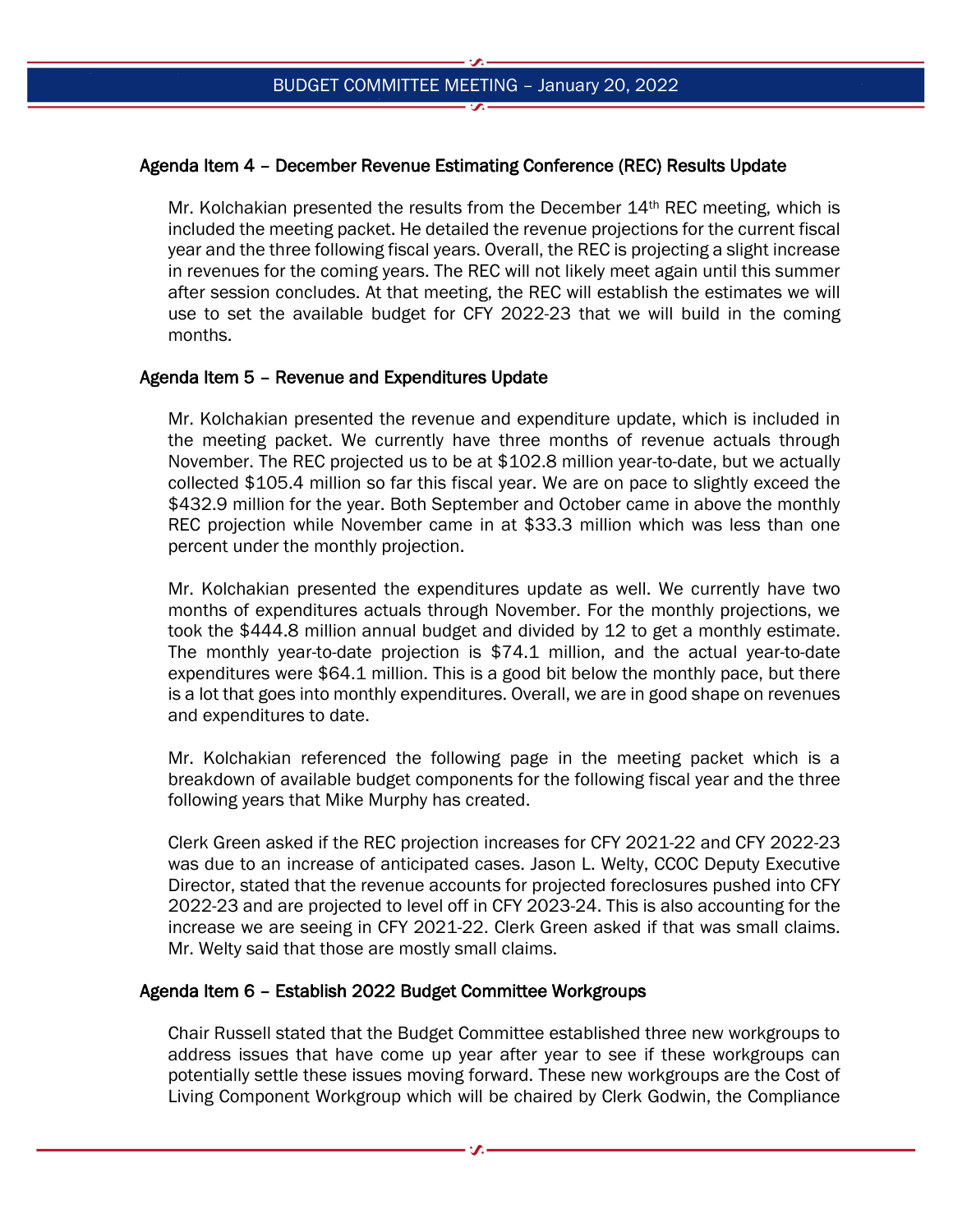#### BUDGET COMMITTEE MEETING – January 20, 2022

Workgroup which will be chaired by Clerk Maloy, and the New Judges Funding Workgroup which will be chaired by Clerk Abruzzo. Chair Russell thanked these committee members for agreeing to chair these workgroups.

Chair Russell opened the workgroups to be staffed from the different clerks' offices. Each workgroup will bring back recommendations to the committee for review. The New Judges Funding Workgroup is tied to a legislative request; Clerk Crawford asked if this workgroup could take up the issue of reassigned judges and how they will be funded when they are moved to a different county. Clerk Abruzzo agrees with this request, and the workgroup will address it.

Chair Russell addressed other issues that were previously raised, including the issue that Clerk Alvarez-Sowles brought up which is the issue with capturing all court-related costs, regardless of the revenue source. The clerks are currently required to submit this information, and a certification letter is used to attest to this. The CCOC budget documents also contain instructions to include all cost funded by non-court related funding on the Operational Budget Form. Options to address this would be to create a macro to collect this data or to create a workgroup that can address this issue later this year. Chair Russell asked Clerk Alvarez-Sowles if what we are doing today is sufficient to address the concerns. Clerk Alvarez-Sowles stated it is not sufficient and that there are blind spots relating to expenditure data for CCOC staff. She said that clerks are placed into peer groups and compared to each other, but if the comparison is not "apples to apples," then it is not a fair comparison. She mentioned that some clerks run out of funds after month nine or 10, but they are somehow able to make it through the rest of the year. Clerk Alvarez-Sowles stated that we need to identify our true court expenses, and this will end up showing what the Needs-Base Budget really is. She stated that she does not think we have enough money to support the courts. Moving forwards, it would be good to know our blind spots and to know the true expenses. Chair Russell stated that it goes back to the individual clerks being willing to share that information. Chair Russell also tasked CCOC with reaching out to Clerk Alvarez-Sowles to further address her concerns on this topic.

Chair Russell brought up the issue that Clerk Daughtrey raised regarding funding for the cost increase associated with technology. Chair Russell stated that the FCCC currently has a workgroup addressing this and invited Clerk Daughtrey to lead a workgroup that deals with technology funding. Clerk Vick stated that there is some value with the analysis of technology funding. Chair Russell stated that she will get with Clerk Daughtry and Clerk Vick on this issue. John Dew, CCOC Executive Director, stated that the CCOC is involved in that workgroup.

Chair Russell asked Clerk Childers to discuss the history of the previous workgroup that addressed health insurance costs. Clerk Childers stated that they collected information and found that it depends on where you are in the state. Clerk Childers stated that the workgroup spent a large amount of time reviewing health insurance. Clerk Kinzel asked if Clerk Childers thought they should make a 'one size fits all' healthcare insurance funding system. Chair Russell stated that this issue has been